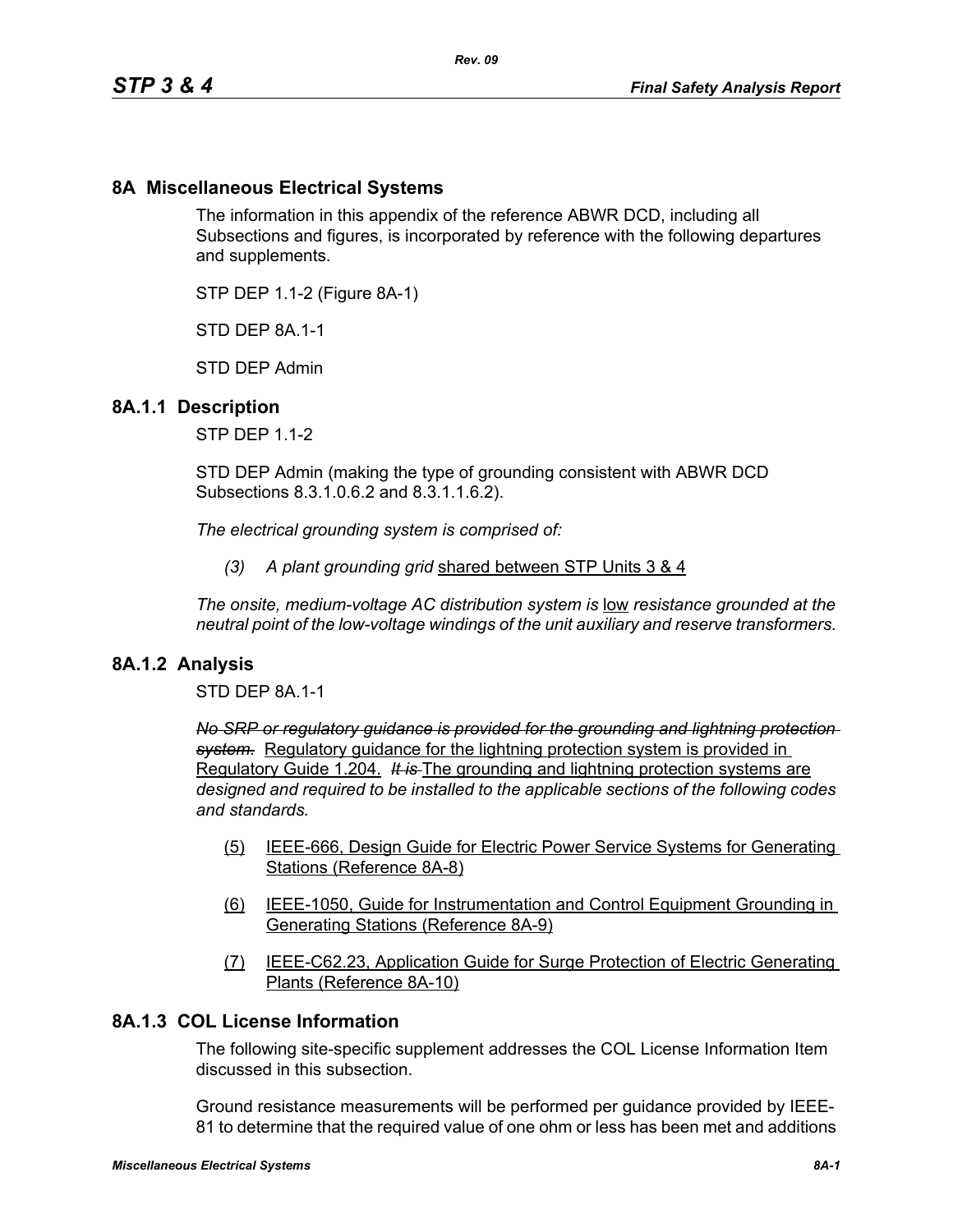to the system will be made, if necessary, to meet the target resistance after site preparation and prior to construction of the permanent buildings. The FSAR will be updated in accordance with 10 CFR 50.71(e) to reflect the results of these evaluations. (COM 8A-1)

## **8A.2.3 COL License Information**

The following standard supplement addresses the COL License Information Item discussed in this subsection.

The design of the cathodic protection system meets the following minimum requirements consistent with the requirements in Chapter 11, Section 9.4 of the Utility Requirements Document issued by the Electric Power Research Institute (Reference 8A-5).

- *(1)* The need for cathodic protection on the entire site, portions of the site, or not at all is determined by analyses. The analyses are based on soil resistivity readings, water chemistry data, and historical data from the site gathered from before commencement of site preparation to the completion of construction and startup.
- *(2)* Where large protective currents are required, a shallow interconnected impressed current system consisting of packaged high silicon alloy anodes and transformer-rectifiers are normally used. The rectifiers are approximately 50% oversized in anticipation of system growth and possible higher current consumption.
- *(3)* The protected structures of the impressed current cathodic protection system are connected to the station grounding grid.
- *(4)* Localized sacrificial anode cathodic protection systems are used where required to supplement the impressed current cathodic protection system and protect surfaces which are not connected to the station grounding grid or are located in outlying areas.
- *(5)* Prepackaged zinc-type reference electrodes are permanently installed near poorly accessible protected surfaces to provide a means of monitoring protection level by measuring potentials.
- *(6)* Test stations above grade are installed throughout the station adjacent to the areas being protected for termination of test leads from protected structures and permanent reference electrodes.

## *8A.3.4* **8A.4 References**

STD DEP Admin

The following standard supplement addresses new references: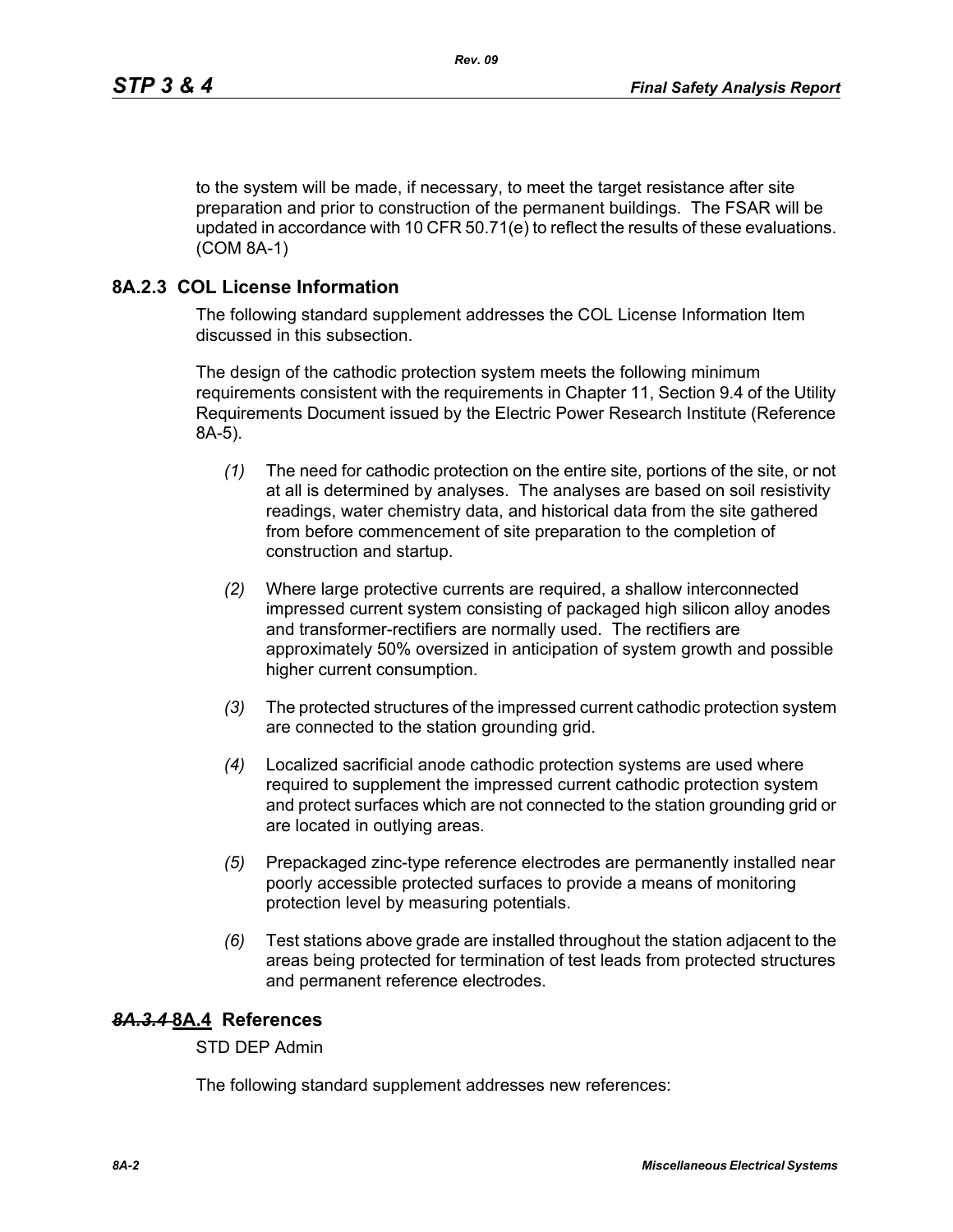| 8A-8 | IEEE-666, Design Guide for Electric Power Service Systems for |
|------|---------------------------------------------------------------|
|      | <b>Generating Stations</b>                                    |

*Rev. 09*

- 8A-9 IEEE-1050, Guide for Instrumentation and Control Equipment Grounding in Generating Stations
- 8A-10 IEEE-C62.23, Application Guide for Surge Protection of Electric Generating Plants